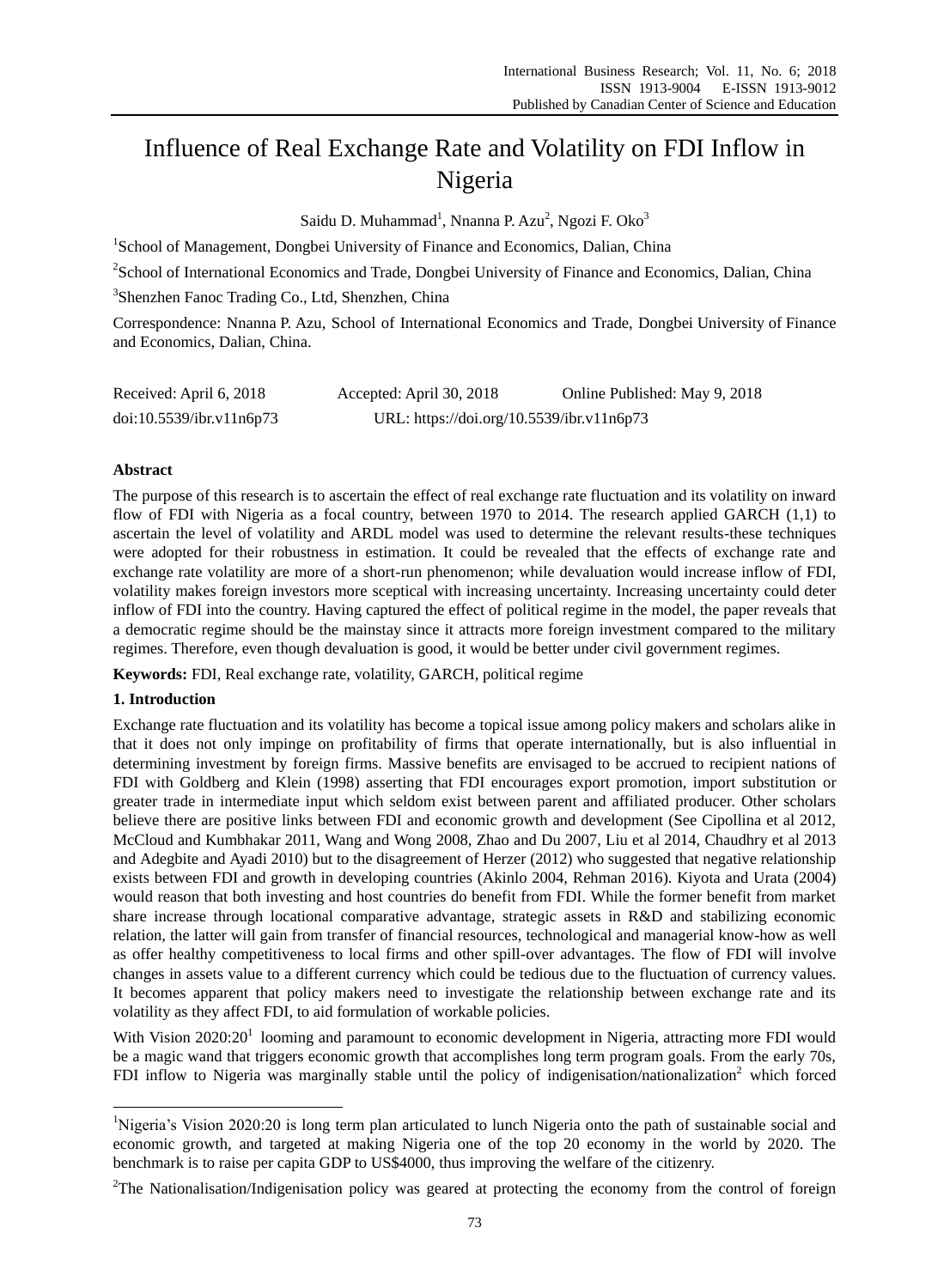foreign investors to withdrew their investments in 1980. The consequence was a drawback in economic growth, though exchange rates remained low and more stable. This unpopular decision was made by a military regime. However, from 1999, when the naira was devalued from 21.88 per dollar to 92.3 per dollar<sup>3</sup>, inward FDI flow fell from US\$1210.11 million to US\$1177.71 million, but changed enormously 3 years later with increases to US\$2040.18 million in 2002 and US\$2171.39 million in 2003 (see Fig 1). Again, despite the world economic crises which made international investors very cynical about emerging markets and developing economies, Nigeria's inward FDI flow significantly increased by 46.07% in 2011 but declined a bit in 2012. It could also be noted that the UNCTAD, World Investment Reports, announced a rise in global FDI by 9% with Africa sharing a rise of 4% in 2013 but FDI flow fell globally by 16% in 2014 with Africa dropping by 15%. At this point, Nigeria was earmarked as the biggest destination of FDI in Africa with US\$86,671 million of stock in 2014 despite the Ebola threat that ravaged the West African sub-region.



Source of Data: UNCTAD

-



A good number of authors have argued the importance of exchange rate and its volatility towards FDI inflow; among them are Froot and Stein (1991), Klein and Rosengren (1994), Goldberg and Kolstad (1995), Kiyota and Urata (2004), Xing (2006), Xing and Wan (2006), Ellahi (2011), Ullah et al (2012); some paid more attention to the development in Nigeria (Osinubi and Amaghionyeodiwe 2009, Omokorokunwa and Ikponmwosa 2014). Nevertheless, as it becomes unanimous that exchange rates play a significant role in redirecting FDI flows, there are diverse opinions as to the impacts of volatility on FDI. Writers such as Barrell et al (2003) and Ellahi (2011) would argue there are negative impacts, while others like Cushman (1985) and Goldberg and Kolstad (1995) believe there are positive relations. These distinct opinions are down to what constitutes volatility in the first place; flexibility and uncertainty. The flexibility aspect tends to aid international financial flow, as a result attracts more FDI but the uncertainty leaves the investor to the exposure of high risk which could dissuade the morale of potential foreign investors. Hence, depending on which is dominant, authors are bound to have varying results.

While these authors have made their marks in contributing to development of literature in this regard, their methodology may not be robust and most at times omitted to capture market size effect in GDP. This paper extended the framework of analysis adopted by Kiyota and Urata (2004), Klein and Rosengren (1994) and Froot and Stein (1991), but employed GARCH (1,1) model to examine the extent and nature of volatility of Nigeria's currency (Naira). This paper also captured the political regimes, with dummy variables, from 1970 to 2014. The

hands as FDI was considered as means for economic and political dominance, by converting major companies into government control where government will take up to 40-50% of the shares.

<sup>&</sup>lt;sup>3</sup>Again, another decision was made by a military regime before handing over to a democratically elected civilian regime.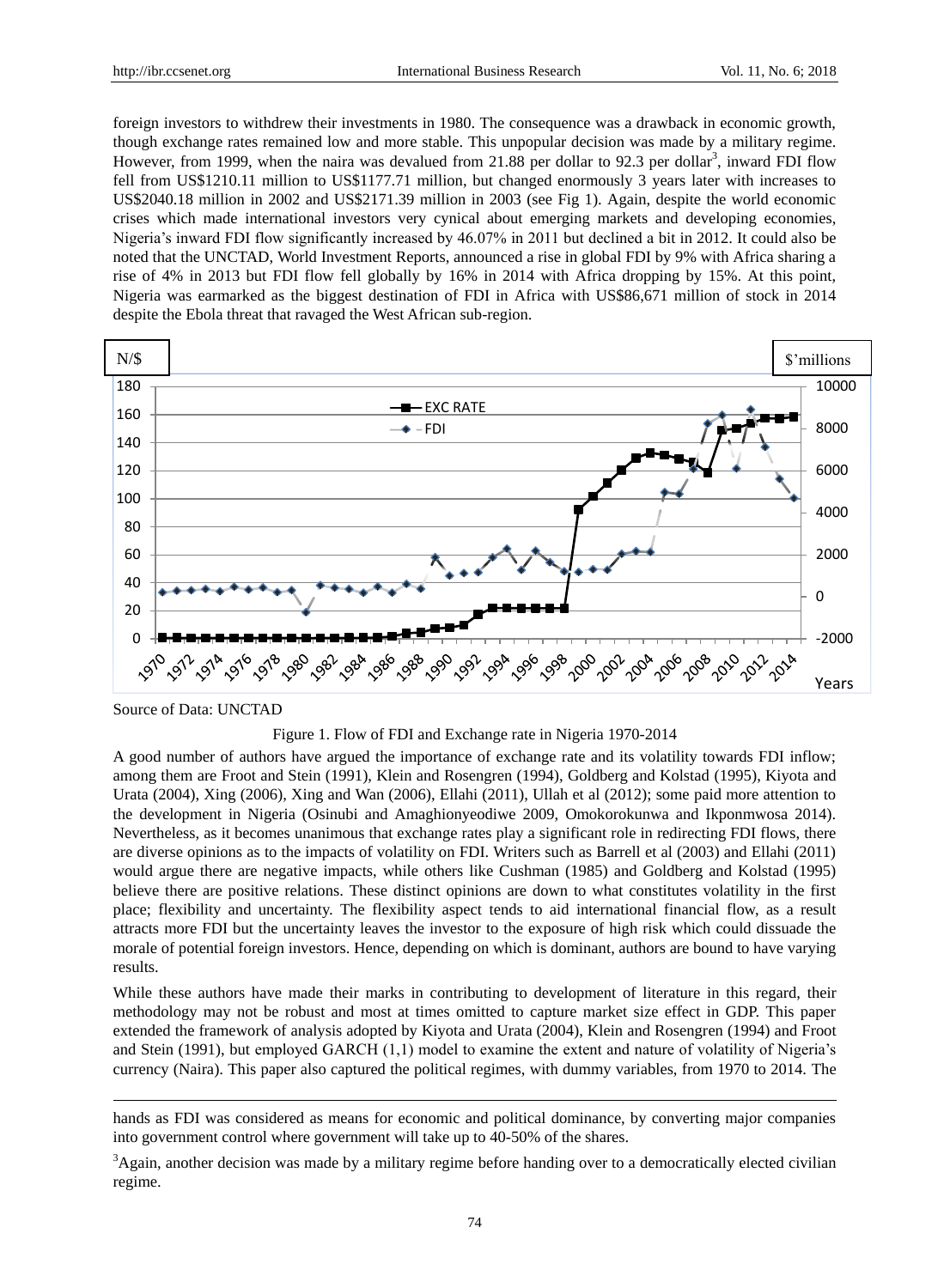remaining parts of the research work will be segmented into 4 sections; literature review follows immediately, section 3 will design the methodological framework while the domino effect will be analysed in section 4. Section 5 concludes with findings.

## **2. Literature Review**

Generally, the effects of FDI on the host country's economy are reportedly innumerable which includes but not limited to influences on economic growth, employment, production, development, prices, and improve in welfare of the host nation, (Kok and Ersoy 2009). Aside trade, one would agree that FDI is arguably a significant factor engineering globalization of the international economy, but its determinant has been a focal of discourse among scholars. In justifying why firms invest abroad as encapsulated in Dunning's eclectic Paradigm, FDI is motivated by gaining market power (Ownership-specific advantage), benefiting from location specific advantage and conducting operations directly (internalization) rather than through licensing (Dunning 1993). However, there is no consensus as to the determinants of FDI flows. While some authors will have their attention focused on socio-political and institutional reasons such as Hooper and Kim (2007) who verified how opacity index of host countries affect FDI inflow; Schneider and Frey (1985) found that political strikes, riots and regular constitutional changes greatly impede FDI. Rogoff and Reinhart (2003) discovered that institutional and political instability, towering levels of corruption, inactive markets and price volatility inhibits inflow of FDI. (See also Trevino and Mixon 2004). But, there are no appropriate or reliable proxy for political stability/instability.

Moreover, other schools of thought pointed at economic factors which comprises inflation, exchange rate and its volatility, interest rate, market size measured in GDP, and openness as core determinants. This research is partly anchored on this latter school of research, with much emphasis on exchange rate. In analysing determinants of FDI in Germany, Moore (1993) concluded that GDP and market size were key influences while economic growth and trade openness were discovered to have much impact on inward FDI (Morrisset 2000). Similar to the outcome in Asiedu (2002) while analysing 34 sub-Sahara African countries between 1980-2000. Cheng and Kwan (2000) and Zhang (2001) all focused on China and their results revealed that large economic size and better infrastructure, and economic growth, openness, cheap labour, and market size respectively tend to stimulate FDI. Onyeiwu and Shrestha (2004) pinpointed that natural resources, economic growth, openness, inflation and reserve form important motivators to inflow of foreign investment. The research was based on panel data analysis considering 29 African countries for the period of 1975-1995. Market ability could be measured by GDP or GDP per capita, therefore should be envisaged to have positive impact on FDI inflow.

## *2.1 FDI and Exchange Rate*

There is good number of empirical research which confirmed the existence of a strong impact of exchange rate on FDI. However, as Kiyota and Urata (2004) explained that an increase in a country's exchange rate (depreciation) is reported to have two effects on FDI attraction. In the first place, it will tend to reduce the production cost of the host Nation against other countries, including the home Nation, with production becoming more efficient in the host country. Second, depreciation of currency in the host Nation would reduce the asset value in the host country, hence attracting more FDI. There seems to be consensus as to how real exchange rates impact FDI. (See Goldberg and Kolstad 1995, Xing and Wan 2006, Udo and Egwaikhide 2008, Osinubi and Amaghionyeodiwe 2009, Dhakal et al 2010, Ellahi 2011, Omokorokunwa and Ikponmwosa 2014). In it all, the failure of the law of one price is believed to prompt the behaviour of real exchange rate and its associated problems. (Rogers and Jenkins 1995, Engel 1999). To attract more foreign investments, most nation tend to devalue their national currency.

## *2.2 Exchange Rate Volatility and FDI*

Exchange rate volatility has been examined in different methods and there are varying responses as to its impact on FDI. Exchange rate volatility becomes more controversial due to the lack of definitive conclusion to its effect. In an attempt to investigate how volatility of exchange rates affect flow of US' foreign direct investment to EU, Barrell *et al.* (2003) used data from 1982-1998 to form a panel of seven industries and employed generalized method of moments (GMM) of which they ascertained a strong negative relationship. Likewise, Brzozowski (2003) also detected negative effects on FDI by using GMM Arellano-Bond model and Fixed Effects OLS to ascertain the impact of exchange rate uncertainty on movement of FDI; considering 32 countries and measuring volatility following GARCH (1,1) method. Tokunbo and Lloyd **(**2009) utilized a standard deviation technique to measure volatility, while also applying error correction techniques and cointegration to empirically examine the impact of volatility of exchange rate on FDI inflow to Nigeria. Though, the result confirmed a positive relationship between depreciation of naira and inward FDI, exchange rate volatility had no deterministic effect but Udo and Egwaikhide (2008) applied GARCH model and found negative effect with FDI in Nigeria.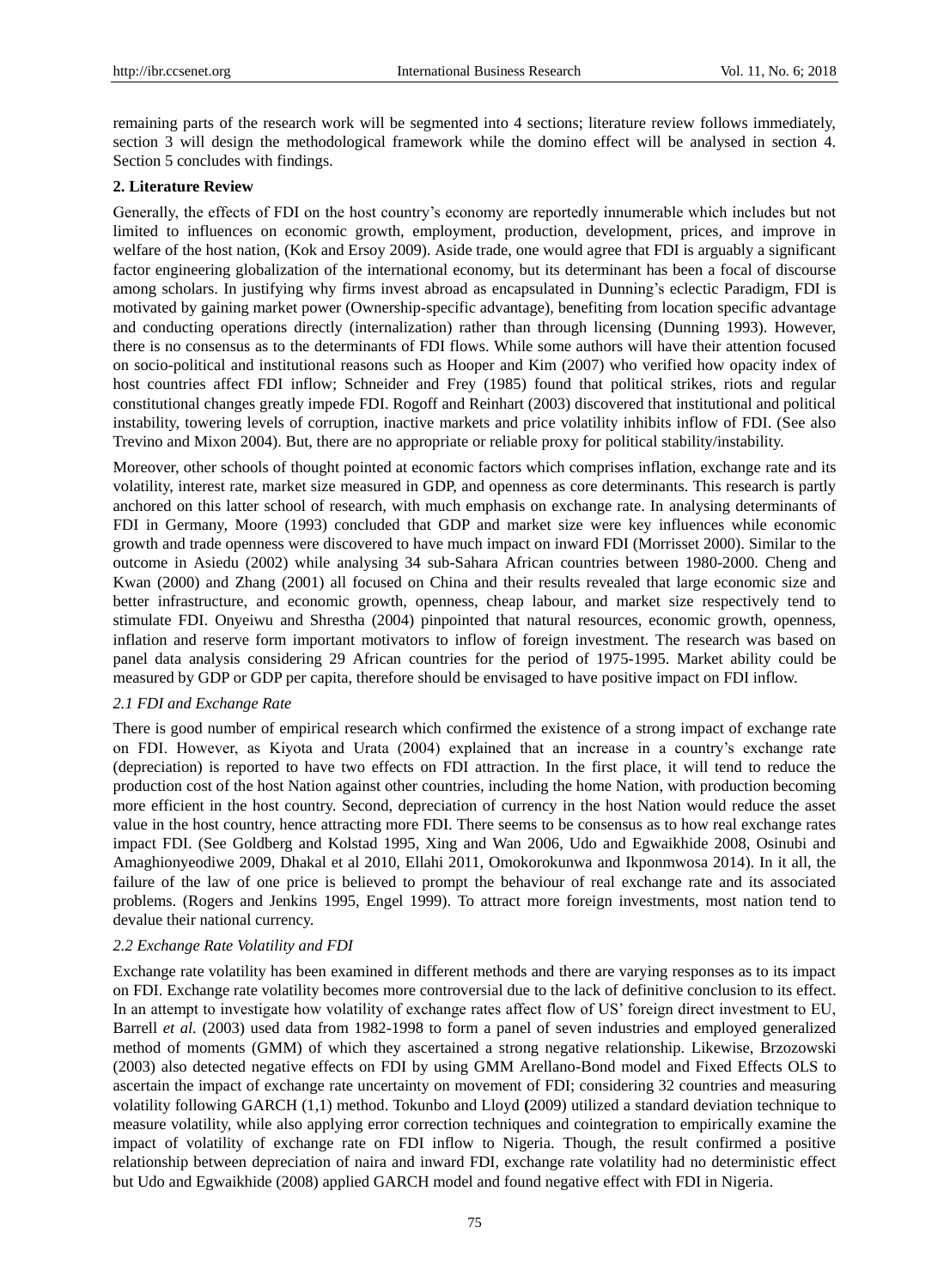Contrasting opinions abound as Cushman (1985) applied standard deviation of four quarterly values to determine volatility which was applied to ascertain how it impacts on inward FDI. Cushman (1988) adopted mean of four quarterly values to measure volatility and both results indicated that exchange rate volatility positively induce FDI inflow much to the delight of Goldberg and Kolstad (1995) who got similar result as they also applied a standard deviation model to obtain exchange rate volatility-with their study based on FDI flow from Canada, Japan and UK to USA. Stokman and Vlaar (1996) also find a significant positive relationship between exchange rate volatility and Netherland's inward and outward FDI, however, in the long run. Likewise, Chowdhry and Wheeler (2008) and Dhakal et al (2010) attest to the later findings. While Chowdhry and Wheeler (2008) focused on Canada, Japan, UK and USA, the Dhakal et al (2010) study was based on China, Indonesia, Malaysia, Phillippines, South Korea and Thailand.

Osinubi and Amaghionyeodiwe (2009) also utilized a standard deviation model to determine the effect of exchange rate volatility on real inward FDI but got divergent outcomes; the over-parameterized model and the parsimonious model reveals positive and negative impacts respectively. Notwithstanding the method, different results abound from different countries of analysis. The extend of exchange rate volatility could hinge on the exchange rate regime which determines the two aspects of volatility: flexibility and uncertainty. The flexibility side will aid flow of finance across borders while the uncertainty side will deter investors' confidence due to high risk inherent.

## **3. Data and Methodology**

## *3.1 The Model*

The researcher adopted a model employed by Kiyota and Urata (2004), Klein and Rosengren (1994) and Froot and Stein (1991), not without some augmentations. It could be recalled that to estimate the effects of exchange rate and its volatility on FDI, these authors had expressed similar regressions as follow:

$$
ln(FDI_{t}/GDPt) = \beta_{1}ln(e_{t}P_{t}/P_{t}) + \beta_{2}Vol_{t} + \beta_{3}Trend + \varepsilon_{t}
$$
\n(1)

Specifically, the regression equation included real exchange rate  $(e_tP_t/P_t)$  and exchange rate volatility (Vol<sub>t</sub>) as explanatory variables, while Kiyota and Urata (2004) also included time Trend to capture frequency of time flows. Yet, an important factor this model gave little or no attention is the market. Despite whatever factors that entice FDI, if the host nation lacks the ability to buy, definitely, lesser FDI will be envisaged. GDP and GDP per capital has generally been use as a proxy to purchasing power of a given Nation, therefore the research reasoned that percentage increase in GDP inflow will cause some percentage increase in foreign investments. Thus, the model could be represented as follow:

$$
F/Y_t = F(Y_{t}^R, P_t, \delta_t)
$$
 (2)

Re-written as:

$$
F/Y_t = \beta_{10} + \beta_{11}D_t + \beta_{12}lnF/Y_{t-1} + \beta_{13}lnY_{t} + \beta_{14}lnP_{t} + \beta_{15}\delta_t + \varepsilon_t
$$
\n(3)

Note: The dependent variable is taken as FDI inflow as percentage of GDP  $(F/Y_t)$  to allow for normalization to proxy the real behaviour of FDI inflow. The independent variables include  $Y^R$  representing the real GDP growth rate which was however converted to natural logarithm as  $lnY_{t}^{R}$ , the co-efficient is expected to be > 0.  $P_{t}$ represents the real exchange rate at time t, which is determined using a traditional method as follows:  $P_t = E_t x$  $CPI_{US}/CPI_{NG}$ ; Where  $P_t$  stands for annual Real Exchange Rate,  $E_t$  is the nominal exchange rate,  $CPI_{US}$  is the Price level in USA and  $\text{CPI}_{\text{NG}}$  is Price level in Nigeria. The value was also converted to natural logarithm and the co-efficient is expected to be  $> 0$ .  $\delta_t$  represent exchange rate volatility which was determined by applying GARCH (1,1). The co-efficient here could either be  $> 0$  or  $< 0$  depending on how foreign investors respond to investment risk relation to exchange rate uncertainty. F/Y and  $Y<sup>R</sup>$  were sourced from UNCTAD while P,  $\delta$  and all the CPI use for data adjustment were obtained from IFS IMF database.  $D_t$  represents the political regimes which was captured with a dummy variable such that  $D_t$  equals 1 if in democratic/civilian regime and zero (0) otherwise. The research covered the period between 1970 to 2014, inclusive.

#### *3.2 The GARCH (1,1) Model*

The researchers choose to apply ARCH/GARCH model popularised by Engel (1982) because as Mckenzie (1999) put it, exchange rate is known to best follow the GARCH process. This represents a technical shift from traditional standard deviation, co-efficient of variance and ratio analysis which are said to lack robustness (Kyereboah-Coleman and Agyire-Tettey 2008). Thus, volatility is calculated as follows:

$$
lnP_t = \phi + \lambda lnP_{t-1} + e_t \tag{4}
$$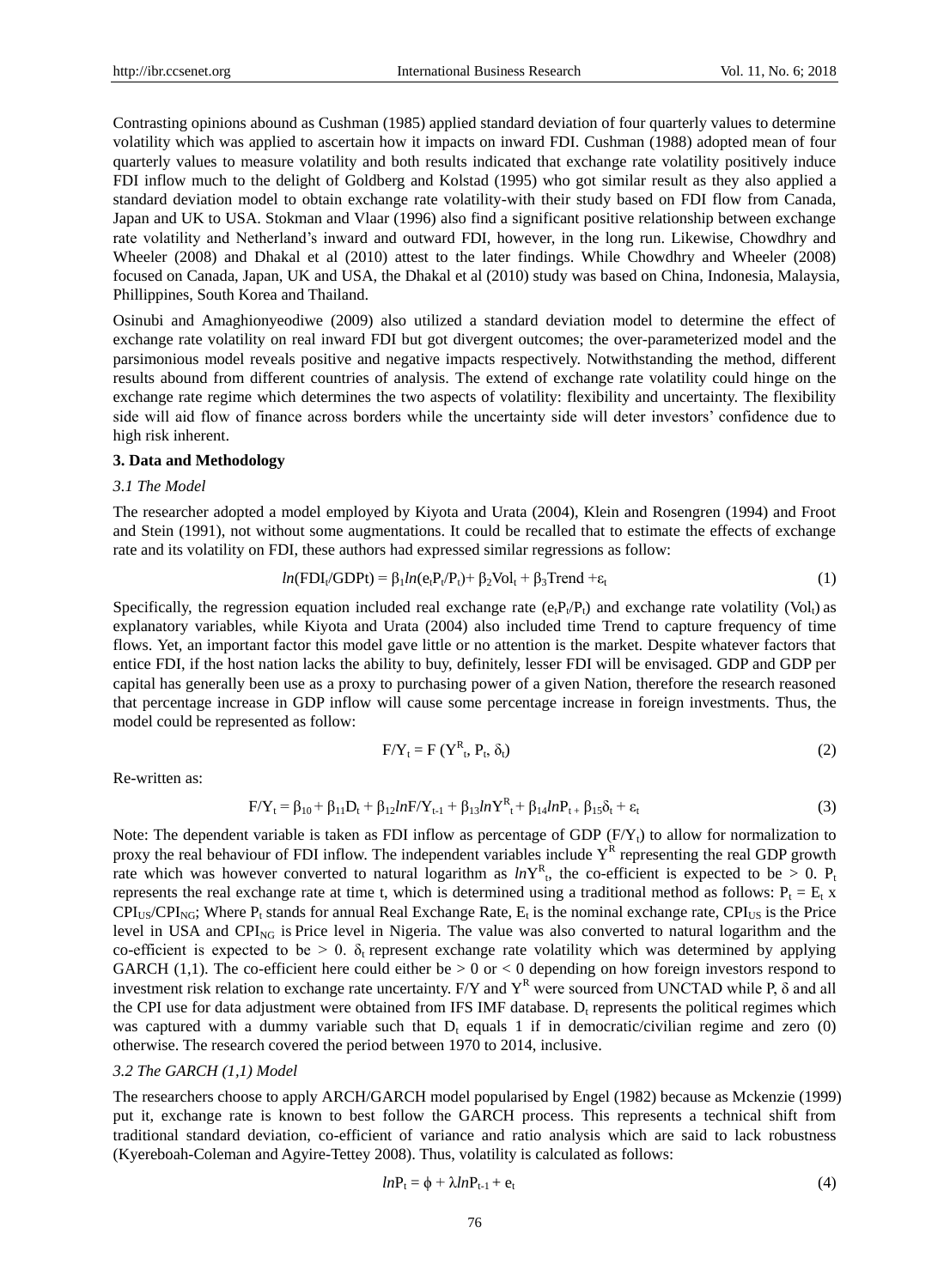where,  $e_t \approx (0, \delta_t)$  and:

$$
\delta_{t} = \phi + \omega e_{t-1}^{2} + \gamma \delta_{t-1} + \mu_{t}
$$
\n
$$
\tag{5}
$$

where, the conditional variance  $\delta_t$  is dependent of three terms; viz:

- (a) The mean ϕ,
- (b) The square error term  $e_{t-1}^2$  in the previous lagged period otherwise known as ARCH term
- (c) Previous lag of the conditional variance  $\delta_{t-1}$  also known as GARCH term.

The sum of  $\omega + \gamma$  measures the persistency of volatility.

#### *3.3 Analysis Method*

Auto-regressive Distributed Lag (ARDL) model for co-integration will be adopted for this paper due to its robustness in determining long- and short-run co-efficient. Unlike, the conventional co-integration methods, testing for stationarity will not be compulsory, as it will be convenient to diagnose dynamic interaction between variables when series are not definite whether *I*(1) or *I*(0), and one can even determine the parameter of long-and short-run simultaneously. Pesaran et al (2001) reveals that the F-test can be applied to test the joint significant of the lagged-levels of variables in ARDL model with basic condition for co-integration being that computed F-stat falls above the lower- and upper-bounds critical value. Moreover, Banerjee et al (1998) illustrate that a negative and significant error-correction term  $ec_{m-1}$  could be a different measure to define long-run relationship among variables.

Equation (3) could be altered to the broad form of the Auto-regressive Distributed Lag Model (ARDL) as follows:

$$
\Delta ln \mathbf{F} / \mathbf{Y}_{t} = \beta_{10} + \beta_{11} \mathbf{D}_{t} + \beta_{12} ln \mathbf{F} / \mathbf{Y}_{t-1} + \beta_{13} ln \mathbf{Y}_{t-1} + \beta_{14} ln \mathbf{P}_{t-1} + \beta_{15} \delta_{t-1} + \sum_{i=0}^{p} \beta_{16} \Delta ln \mathbf{F} / \mathbf{Y}_{t-i} + \sum_{i=0}^{p} \beta_{17} \Delta ln \mathbf{Y}_{t-i} + \sum_{i=0}^{p} \beta_{18} \Delta ln \mathbf{P}_{t-i} + \sum_{i=0}^{p} \beta_{19} \Delta \delta_{t-i} + \epsilon_{t}
$$
\n
$$
(6)
$$

All variables remain as earlier described,  $\Delta$  stand for the difference in respective variables and (-) is a lag sign. To satisfy the long-run relationship, ARDL bound test requires a null hypothesis for no co-integration HO:  $\beta_{12} = \beta_{13}$ =  $\beta_{14}$  =  $\beta_{15}$  = 0; for equation (6).

## **4. Analyses of Results**

#### *4.1 Measuring Volatility Index*

The result of an estimated volatility index is posted in Table 1 which indicates that exchange rate adheres to procedures slated for GARCH  $(1,1)$  and is robust. From the conditional variance equation, the mean  $(\phi)$  is statistically significant at 1% level and with a positive co-efficient (22.80938) which suggests a proper classification of conditional variance. Though the ARCH element is negative, the sum of  $\omega + \gamma$  is near to 1 which demonstrates persistency of volatility.

The GARCH (1,1) model equations can be substituted for equations 7 and 8 as follows:

$$
ln P_{t} = 1.540047 + 0.949374 \lambda ln P_{t-1}
$$
\n(7)

$$
\delta_{t} = 22.80938 + -0.118601e_{t-1}^{2} + 1.1841\delta_{t-1}
$$
\n(8)

Table 1. Estimation of volatility Index

| Variable           | Coefficient     | Std. Error            | Z-Statistic |
|--------------------|-----------------|-----------------------|-------------|
| $\phi$             | 1.540047        | 3.739623              | 0.411819    |
| $lnP_{t-1}$        | 0.949374***     | 0.018111              | 52.42093    |
| Variance Equation  |                 |                       |             |
| $\phi$             | 22.80938***     | 3.945275              | 5.781442    |
| $ARCH(-1)$         | $-0.118601$ *** | 0.001396              | $-84.97045$ |
| $GARCH(-1)$        | $1.1841***$     | 0.002462              | 480.8829    |
| R-squared          | 0.963169        | Akaike info criterion | 9.419362    |
| Adjusted R-squared | 0.962293        | Durbin-Watson stat    | 1.893427    |

*Note.* The asterisks \*\*\* denotes significance at 1%, Estimation was based on ML-ARCH-Normal distribution following BFGS/Marquardt steps.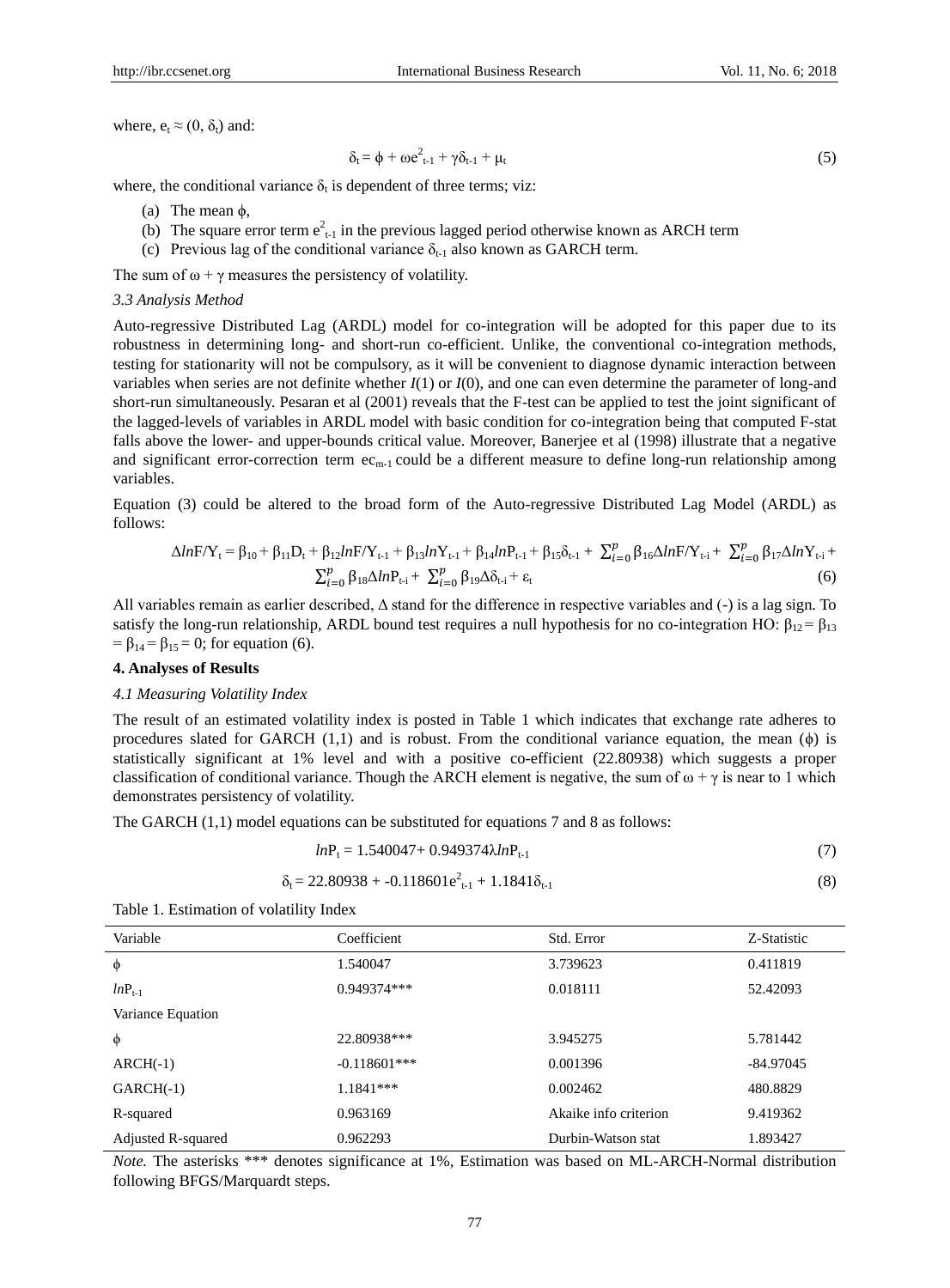## *4.2 Lag Selection Criteria*

With the ARDL model, lag selection is very essential and according to Bahmani-Oskooee and Nasir (2004) and Baek (2014), lag selection is very sensitive such that the result of the F-statistic could be affected. This research therefore employed VAR Lag selection criteria, through which lag 4 was selected give that the asterisk falls mostly on lag 4 with all criteria except for SC. See table 2.

| Lag      | LogL        | LR        | <b>FPE</b>  | AIC       | <b>SC</b> | HQ        |
|----------|-------------|-----------|-------------|-----------|-----------|-----------|
| $\theta$ | $-346.4184$ | NA        | 19.16383    | 17.14236  | 17.35133  | 17.21846  |
|          | $-199.4150$ | 250.9815  | 0.050397    | 11.19097  | 12.44481* | 11.64755  |
| 2        | $-179.2403$ | 29.52385  | 0.067494    | 11.42636  | 13.72505  | 12.26342  |
|          | $-141.1733$ | 46.42323  | 0.041502    | 10.78894  | 14.13250  | 12.00648  |
| 4        | -97.85099   | 42.26566* | $0.023303*$ | 9.895170* | 14.28359  | 11.49319* |

Table 2. VAR Lag Order Selection Criteria

\* indicates lag order selected by the criterion

LR: sequential modified LR test statistic (each test at 5% level)

FPE: Final prediction error

AIC: Akaike information criterion

SC: Schwarz information criterion

HQ: Hannan-Quinn information criterion

*4.3 Results of Bounds Testing for Co-Integration* 

It was deemed necessary that dummy variable was introduced such that D takes the value of 0 for periods where Nigeria was a military regime and 1 otherwise. However, the result as posted in Table 3 fulfilled the assumptions of both Banerjee et al (1998) and Pesaran et al (2001), that the  $ec_{m-1}$  is negative  $(-0.200989)$ <sup>\*\*\*</sup> and significant-meaning that the speed of adjustment toward long run equilibrium is 20.09%, and F-statistics (3.947875) fall outside the lower (2.56) and upper bounds (3.49) respectively at 5% level of significant.

Table 3. Result of Cointegration Bound Test

| F-statistics | $EC_{M-1}$     | Significant Level | Lower Bound | Upper Bound |
|--------------|----------------|-------------------|-------------|-------------|
| 3.947875     | $-0.200989***$ | .0%               | <u>.</u>    | 3.09        |
|              | (-5.469985)    | 5%                | 2.56        | 3.49        |
|              |                | $\frac{9}{6}$     | 3.29        | 4.37        |

*Note.* number is parenthesis denote the T-statistics and \*\*\* represent 1% level of significance. F-statistic were determined with unrestricted intercept and no trend

# *4.4 Determination of Short- Run and Long-Run Coefficient*

The result of the short-and long-run analyses are posted in table 4 and 5 respectively. A close consideration of both tables will reveal that the effect of exchange rates and exchange rate volatility on inward foreign direct investment in Nigeria are more of a short-run phenomenon than long term. Error correction representation is entreated for short-run co-efficient. First, a percentage increase in FDI will exert a discouraging inflow of more FDIs by at least 0.6 percent, ceteris paribus. This signifies that when more FDI flows into a given sector of the economy, less FDI will be attracted in later periods. Furthermore, income growth of Nigeria as represented by GDP growth rate is a responsible factor that determines more FDI inflow in the country. As the country's GDP growth rate increases by one percent, the result shows that about 0.04 percent of FDI will be multiplied. This result is significant at 1% level. One would like to point out that GDP growth rate represent the growth in "purchasing power" of the country which means more market for various products.

Similarly, a depreciation of real exchange rates in Nigeria, is one of the determining factor which mostly tend to accelerate inward FDI flow. Currency depreciation will engineer lower assets and production costs, thereby enhancing export of output from said FDI. This goes a long way to encourage more foreign investors. Specifically, all things being equal, an increase in Nigeria's exchange rate by one percent will bring about an increase in FDI of about 1.69 percent.

Regarding volatility, it seems that the flexibility associated with exchange rate fluctuation is being overshadowed by much uncertainty surrounding it, hence, the result posted negative influence of volatility towards inward FDI.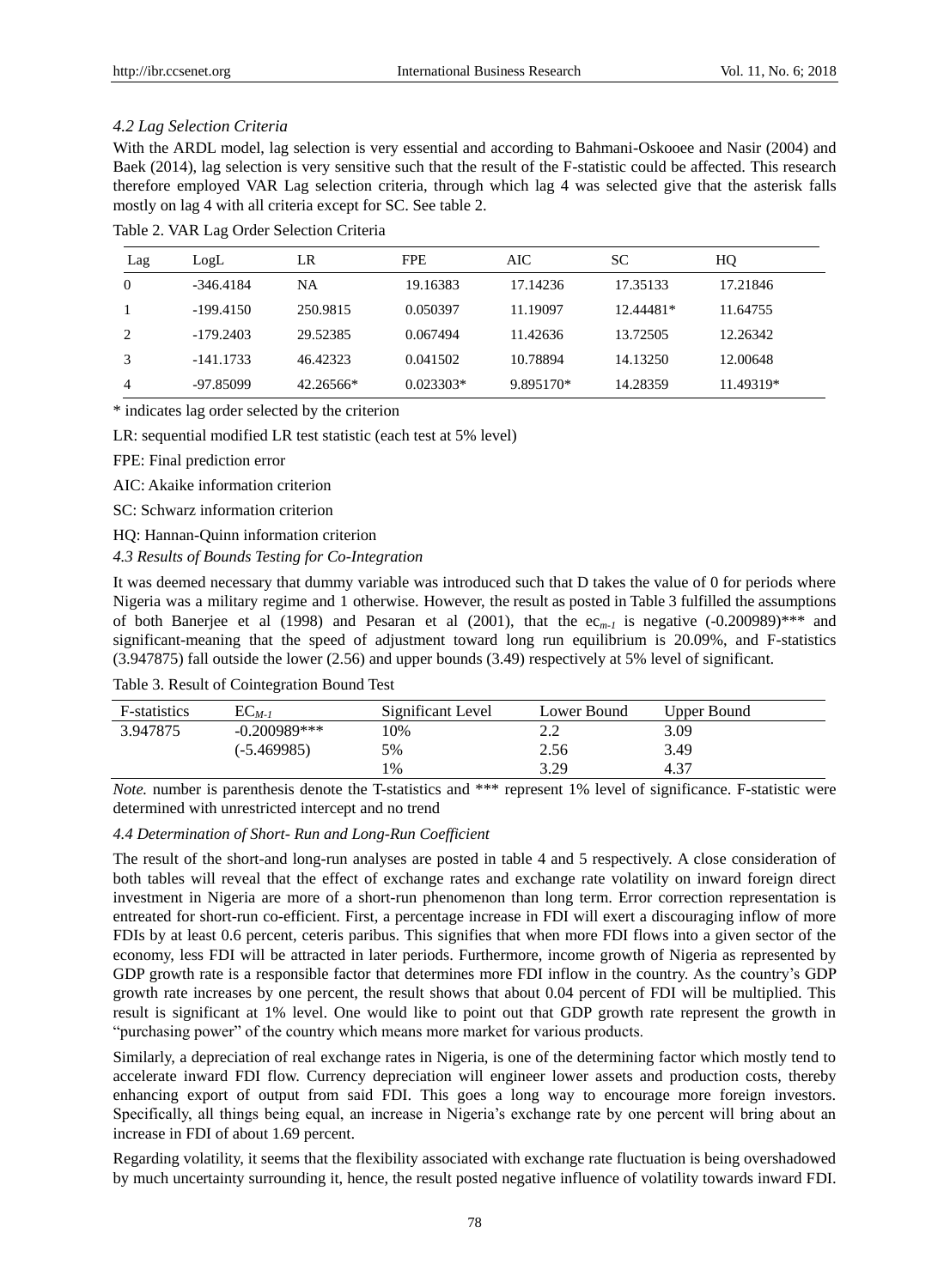Investors strive to avoid more risk emanating from exchange rate volatility, which may discourage the enthusiasm of potential foreign investors. Result shows 1% significant level. The dummy variable posted a positive result, which is also significant at 1% level. This will also justify that the devaluation of naira in 1999, attracted more FDI.

| Variable     | $\Delta ln$ F/Y <sub>t-1</sub> | $\Delta lnY^{\rm R}$ | $\Delta lnP_1$ | Δδ,        |            | $ec_{m-1}$   |
|--------------|--------------------------------|----------------------|----------------|------------|------------|--------------|
| Lags         |                                |                      | Level          | Level      |            |              |
| Co-efficient | $-0.6624***$                   | $0.04224***$         | $1.691***$     | $-0.12***$ | $3.405***$ | $-0.2010***$ |
| T-statistics | $-5.691$                       | 2.508                | 3.242          | $-2.617$   | 4.486      | $-5.470$     |

Table 4. Error Correction Representation for Selected ARDL Model

*Note.* The asterisks \*\*\*, \*\* and \* denotes significance at 1%, 5% and 10% levels respectively, determined with unrestricted intercept and no trend

Though the above co-integration bound test indicated there are long-run relationship, however that relationship is envisaged to have little significance. Primarily, GDP growth rate and real exchange rate seems to have negative influence towards FDI inflow to Nigeria within the period under review, but these results are not significant, hence have little reliance. Unlike popular development in literature review, this suggests that GDP on its own has not much influence on foreign investment inflow in Nigeria in the long run as supported with negative coefficient. On the other hand, the negative sign attached to the co-efficient of real exchange rate illustrates that depreciation will tend to discourage foreign investment in the long-run, all things being equal. These signifies that as both variables converge in the long-run, the sign will tend to change to illustrate such negativity, however, without significance. The sign for volatility remain similar to the short-run analyses but still not significant.

Lastly, democratic dispensation brings about enabling business environment as most foreign investors view a military regime as unpopular and not trusting of foreign investment. The reason being that such regimes are mostly characterised by decrees and tyranny which are mostly not supported by the populace. Therefore, the emergence of democratic dispensation could bring a stable political atmosphere that could breed a better business environment. The result herein has proven thus but still seem to be relevant in the short run only.

Table 5. Estimated long-run co-efficient

| Variable             | $lnY^R$   | lnP       | O+        |         |         |
|----------------------|-----------|-----------|-----------|---------|---------|
| Co-efficient         | $-0.3763$ | $-5.4658$ | $-2.2169$ | 2.78799 | 32.1157 |
| <b>T</b> -statistics | $-1.1469$ | $-0.6657$ | $-1.0362$ | .00683  | 0.74673 |

*Note.* The asterisks \*\*\*, \*\* and \* denotes significance at 1%, 5% and 10% levels respectively, determined with unrestricted intercept and no trend

As matter of necessity, stability test was conducted to determine the suitability and stability of the model applied in this research paper. Cumulative sum of recursive residuals and cumulative sum of squares of recursive residuals indicated perfect stability with no specification errors. This implies that the short run co-efficients in the ECM model are stable and therefore dependable. Jarque-Bera test for Normality, Breusch-Godfrey serial correlation Lagrange Multiplier statistics and Breusch-Pagan-Godfrey Heteroscedasticity test further indicated the model is normal with no sign of serial correlation and heteroscedasticity.

## **5. Conclusion**

Exchange rates exert much influence and could be considered key to external transaction be it trade or investment. Therefore, most developing nations consider exchange rates a tool to control balance of payment/current account balances. The motive behind this research was to determine how real exchange rates and its volatility has affected FDI inflow in Nigeria. Recall that Nigeria made some huge decision in their exchange rate regimes which was momentously devaluation at the beginning of 1999, introducing uncertainty to the Naira mostly at that time. ARDL model was applied to determine the results and it can be concluded that the effects of exchange rate and exchange rate volatility are more of a short-run phenomenon as it has little influence in the long-run. However, devaluation would tend to increase inflow of FDI while volatility could make foreign investors more sceptical implying that they would rather invest with minimal exchange rate risk. Lastly, democratic regime also contributed to increasing FDI flow to Nigeria, just as economic growth did in the short run.

It is therefore very imperative that the country improve on the quality of her democratic regime and the authorities ensure the stability of the naira against dollar. In it all, devaluation of the Naira should be sustained with caution to encourage more inflow of FDI.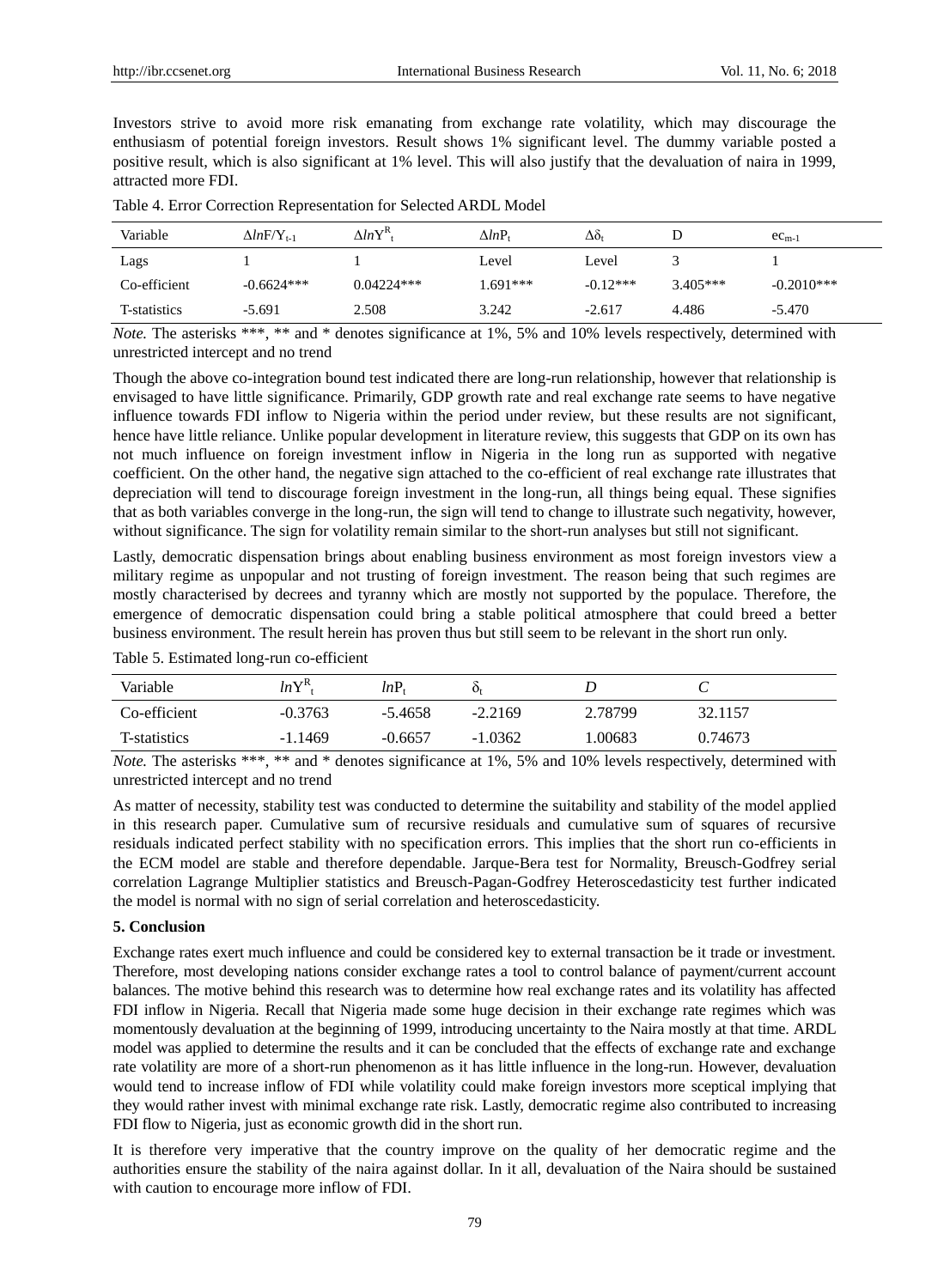## **Acknowledgement**

We wish to appreciate the contributions and suggestions of the Reviewers. All errors and omissions remain ours.

#### **References**

- Adgbite, E. O., & Ayadi, F. S. (2010). The Role of Foreign Direct Investment in Economic Development: A Study of Nigeria. *The World Journal of Entrepreneurship, Management and Sustainable Development, 6*(1-2), 133-147.
- Akinlo, A. E. (2004). Foreign Direct Investment and Growth in Nigeria an empirical Investigation, *Journal of Policy Modeling, 26,* 627-639. https://doi.org/10.1016/j.jpolmod.2004.04.011
- Asiedu, E. (2002). On the Determinants of Foreign Direct Investment to Developing Countries: Is Africa Different? *World Development*, *30*(1), 107-119. https://doi.org/10.1016/S0305-750X(01)00100-0
- Baek, J. (2014). Exchange Rate Effects on Korea-U.S. Bilateral Trade: A new Look. *Research in Economics, 68*(3), 214-221. https://doi.org/10.1016/j.rie.2014.05.002
- Bahmani-Oskooee, M., & Nasir, A. B. M. (2004). ARDL Approach to Test the Productivity Bias Hypothesis, *Review of Development Economics*, *8*(3), 483-488. https://doi.org/10.1111/j.1467-9361.2004.00247.x
- Banerjee, A., Dolado, J., & Mestre, R. (1998). Error Correction Mechanism Tests for Cointegration in A Single-Equation Framework. *Journal Time Series Analysis, 19*(3), 267-283. https://doi.org/10.1111/1467-9892.00091
- Barrell, R., Hall, S. G., & Gottschalk, S. D. (2003). Foreign direct investment and exchange rate volatility in imperfectly competitive markets. *National Institute of Economic and Social Research (NIESR),* Discussion Papers.
- Brozozowski, M. (2003). Exchange Rate Variability and Foreign Direct Investment: Consequences of EMU Enlargement. *Centre of Social and Economic Research*, Case Study No. 258. https://doi.org/10.2139/ssrn.1441247
- Chaudhry, N. I., Mehmood, A., & Mehmood, M. S. (2013). Empirical Relationship between Foreign Direct Investment & Economic Growth: ARDL Co-integration Approach for China. *China Finance Review International, 3*(1), 26-41. https://doi.org/10.1108/20441391311290767
- Cheng, L. K., & Kwan, Y. K. (2000). What are the determinants of the location of foreign direct investment? The Chinese experience. *Journal of International Economics*, *51*(2), 379-400. https://doi.org/10.1016/S0022-1996(99)00032-X
- Chowdhury, A., & Wheeler, M. (2008). Does Real Exchange Rate Volatility Effect Foreign Direct Investment? Evidence from Four Developed Economies. *International Trade Journal, 22*(2), 218-245. https://doi.org/10.1080/08853900801970601
- Cipollina, M., Giovannetti, G., Pietrovito, F., & Pozzolo, A. F. (2012). FDI and Growth: what cross-country Industry Data say. *The World Economy*, *35*(11), 1599-1629. https://doi.org/10.1111/j.1467-9701.2012.01478.x
- Cushman, D. O. (1985). Real Exchange Rate Risk, Expectations, and the Level of Direct Investment. *Review of Economics and Statistics*, *67*(2), 297-308. https://doi.org/10.2307/1924729
- Cushman, D. O. (1988). Exchange Rate Uncertainty and Foreign Direct Investment in the United States. *Weltwirtschaftliches Archiv (Review of World Economy)*, *124*(2), 322-336. https://doi.org/10.1007/BF02706782
- Dhakal, D., Nag, R., Pradhan, G., & Upadhyaya, K. P. (2010). Exchange Rate Volitility and Foreign Direct Investment: Evidence from East Asian Counteries*. International Business & Economics Research Journal, 09*(07), 121-128.
- Dunning J. (1993). Multinational Enterprises and the Global Economy. England:*Workingham Addison Wesley Publishing.*
- Ellahi, N. (2011). Exchange rate volatility and foreign direct investment (FDI) behavior in Pakistan: A time series analysis with auto regressive distributed lag (ARDL) application. *African Journal of Business Management, 5*(29), 11656-11661.
- Engel, C. (1999). Accounting for U.S. Real Exchange Rate Changes. *Journal of Political Economy*, *107*(3), 507-538. https://doi.org/10.1086/250070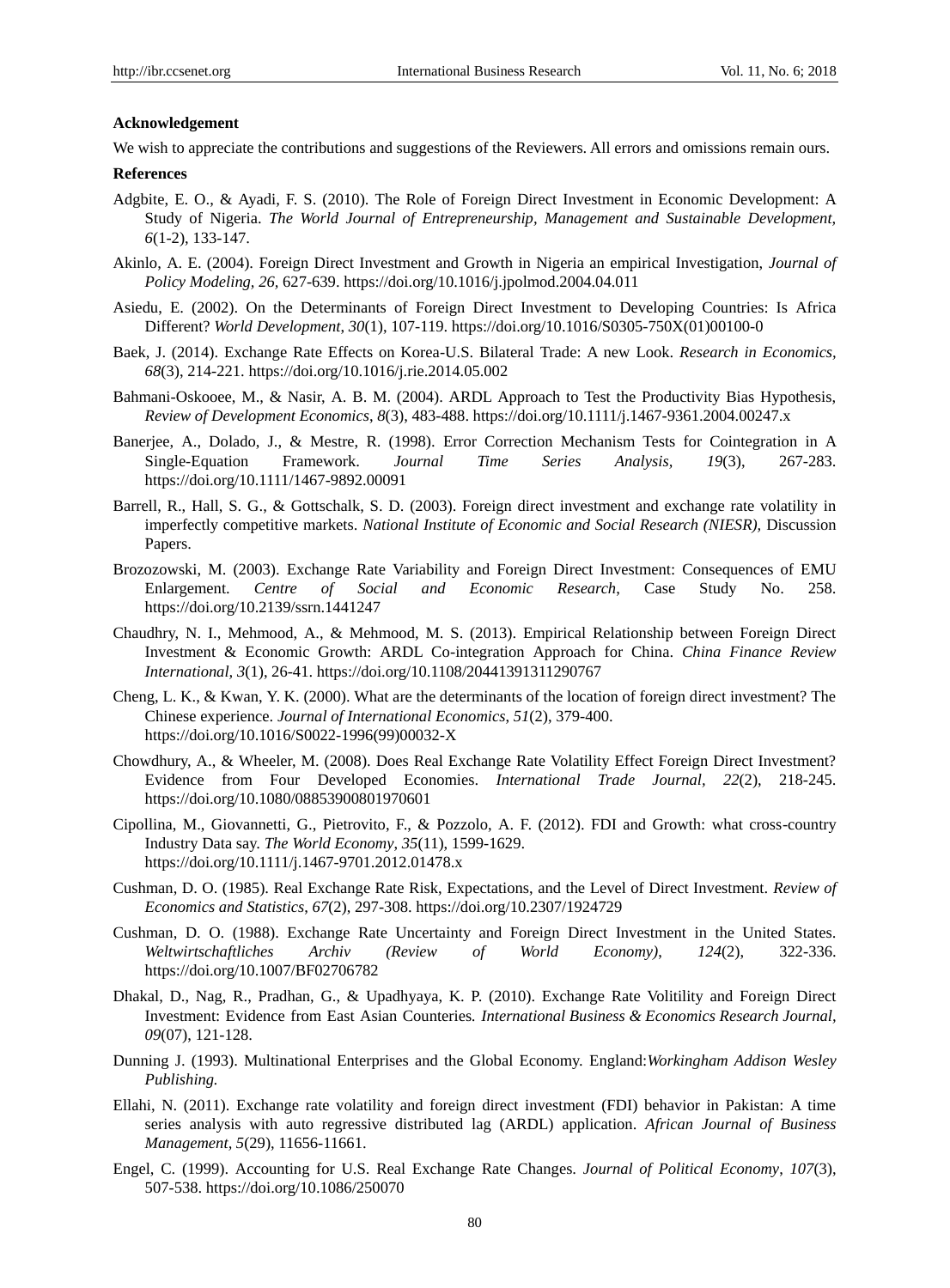- Engle, R. F. (1982). Autoregressive Conditional Heteroscedasticity with Estimates of the Variance of United Kingdom Inflation. *Econometrica, 50*(4), 987-1007. https://doi.org/10.2307/1912773
- Froot, K., & Stein, J. (1991). Exchange Rates and Foreign Direct Investment: An Imperfect Capital Markets Approach. *Quarterly Journal of Economics, 106*(4), 1191-1217. https://doi.org/10.2307/2937961
- Goldberg, L. S., & Klein, M. (1998). Foreign Direct Investment, Trade, and Real Exchange Rate Linkages in Developing Countries, in R. Glick (ed.), *Managing Capital Flows and Exchange Rates: Perspectives from the Pacific Basin* (*Cambridge, UK: Cambridge University Press),* 73-100.
- Goldberg, L. S., & Kolstad, C. D. (1994). Foreign direct investment, exchange rate variability and demand uncertainty. *National Bureau of Economic Research, NBER Working Paper Series,* Working Paper No. 4815. https://doi.org/10.3386/w4815
- Herzer, D. (2012). How Does Foreign Direct Investment Really Affect Developing Countries Growth. *Review of International Economics, 20*(2), 396-414. https://doi.org/10.1111/j.1467-9396.2012.01029.x
- Hooper, V. and Kim, S. (2007). The determinants of capital inflows: does Capacity of recipient country explain the flows?", *Economic Systems, 31*(1), 35-48. https://doi.org/10.1016/j.ecosys.2006.08.001
- Kiyota, K., & Urata, S (2004). Exchange Rate, Exchange Rate Volatility and Foreign Direct Investment. *The World Economy*, 27(10), 1501-1536. https://doi.org/10.1111/j.1467-9701.2004.00664.x
- Klein, M. W., & Rosengren, E. (1994). The Real Exchange Rate and Foreign Direct Investment in the United States: Relative Wealth vs. Relative Wage Effects. *Journal of International Economics*, *36*(3-4), 373-389. https://doi.org/10.1016/0022-1996(94)90009-4
- Kok, R., & Ersoy, B. A. (2009). Analyses of FDI Determinants in Developing Countries. *International Journal of Social Economics*, *36*(1-2), 105-123. https://doi.org/10.1108/03068290910921226
- Kyereboah-Coleman, A., & Agyire-Tettey, K. F. (2008). Effect of Exchange-Rate Volatility on Foreign Direct Investment in Sub-Saharan Africa. *The Journal of Risk Finance, 9*(1), 52-70. https://doi.org/10.1108/15265940810842410
- Liu, X., Luo, Y., Qiu, Z., & Zhang, R. (2014). FDI and Economic Development: Evidence from China's Regional Growth. *Emerging Market Finance and Trade*, *50*(6), 87-106. https://doi.org/10.1080/1540496X.2014.1013852
- McCloud, N., & Kumbhakar, S. C. (2011). Institution Foreign Direct Investment and growth: A hierarchical Bayesian Approach. *Journal of the Royal Statistical Society; Series A (Statistics in Society), 175*(1), 83-105. https://doi.org/10.1111/j.1467-985X.2011.00710.x
- McKenzie, M. D. (1999). The Impact of Exchange Rate Volatility on International Trade Flows. *Journal of Economic Surveys*, *13*(1), 71-106. https://doi.org/10.1111/1467-6419.00075
- Moore, M. O. (1993). The determinants of German manufacturing direct investment: 1980–1988. *Weltwirschaftliches Archive*, *129*(1), 739-773. https://doi.org/10.1007/BF02707490
- Morisset, P. (2000). Foreign direct investment to Africa: policies also matter. *Transnational Corporation*, *9*(2) 107-125.
- Muhammad, B., Muhammad, I., Amjad, A., Muhammad, S., Mansoor, A., Iltaf, H., & Tehreem, F. (2014). Impact of Exchange Rate on Foreign Direct Investment in Pakistan. *Advances in Economics and Business 2*(6), 223-231.
- Omorokunwa, O. G., & Ikponmwosa, N. (2014). Exchange Rate Volatility and Foreign Private Investment in Nigeria. *Asian Journal of Business Management, 6*(4), 146-154. https://doi.org/10.19026/ajbm.6.5157
- Onyeiwu, S., & Shrestha, H. (2004). Determinants of foreign direct investment in Africa. *Journal of Developing Societies*, *20*(1-2), 89-106. https://doi.org/10.1177/0169796X04048305
- Osinubi, T. S., & Amaghionyeodiwe, L. A. (2009). Foreign direct investment and exchange rate volatility in Nigeria. *International Journal of Applied Econometrics and Quantitative Studies*, *6*(2), 1-13.
- Pesaran, M. H., Shin, Y., & Smith, R. J. (2001). Bounds Testing Approaches to the Analysis of Level Relationships. *Journal of Applied Econometrics, 16*(3), 289-326. https://doi.org/10.1002/jae.616
- Rehman, N. U. (2016). FDI and Economic Growth: Empirical Evidence from Pakistan. *Journal of Economic and Administrative Sciences, 32*(1), 63-76. https://doi.org/10.1108/JEAS-12-2014-0035